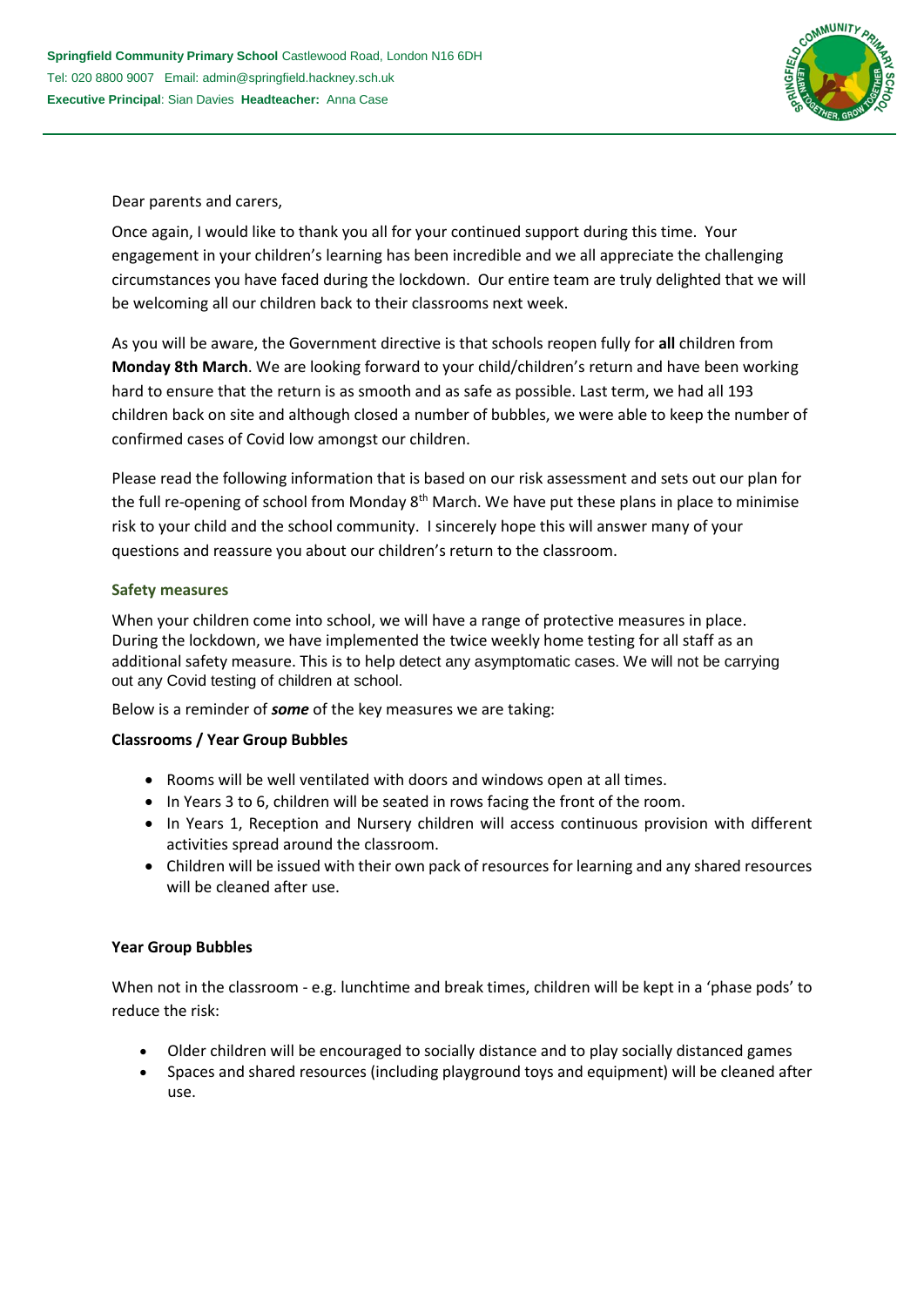### **Cleaning**

- Frequently used contact points (e.g. doors, handrails, toilets, desks, chairs, etc.) will be cleaned more regularly.
- Toilets will be cleaned after break and at the end of the school day.
- Lunch tables will be cleaned after each class has vacated them.

### **Personal Hygiene**

- Thorough hand washing is required on entry to and exit from the school. This will be supervised by an adult. During the day, children will use hand sanitiser regularly and will wash their hands or apply hand sanitiser before eating lunch
- Staff will promote the "Catch it, Bin it, Kill it" message and lidded bins will be provided in every classroom for disposal of tissues.

### **Face Coverings**

- Staff and parents wear masks during drop off and collection of children.
- Current Government guidance states that wearing a face covering or face mask in primary schools is **not recommended**. Schools and other education or childcare settings should therefore **not require staff and children to wear face coverings**. Changing habits, cleaning and hygiene are effective measures in controlling the spread of the virus.
- In the event that a child needs to wear a mask to travel to school, disposable masks must be removed and binned on entry; washable masks should be removed and sealed in a bag (provided by the parent).

### **Start of the day**

### **Getting to school**

We are recommending that children either walk, scoot or cycle to school. We have storage at school for bikes and scooters; if your child is coming to school and storing an item of transport and a helmet at school, please ensure these are clearly labelled. If you do currently drive to school, you will have seen our communication about the proposed School Street. Whilst this has not yet been launched, it is imminent and Hackney Council are in the process of finalising plans for the Springfield School Street. More information can be found at: [https://hackney.gov.uk/school-streets.](https://hackney.gov.uk/school-streets)

### **Soft start: 8:45 – 8:55am.**

For children in **Reception** and **Years 1 to 6**, we will continue to operate a 'soft start'. However, gates will now open at **8:45am** rather than 8:30am. We will continue to ask parents and carers to say goodbye to their children at the gate and not come into the playground.

### **Social distancing**

Please queue on the social distancing markers on the pavement outside the school if you arrive before the gates open. Please do not gather in groups with other adults on the pavement to ensure that the narrow pavement space does not become congested.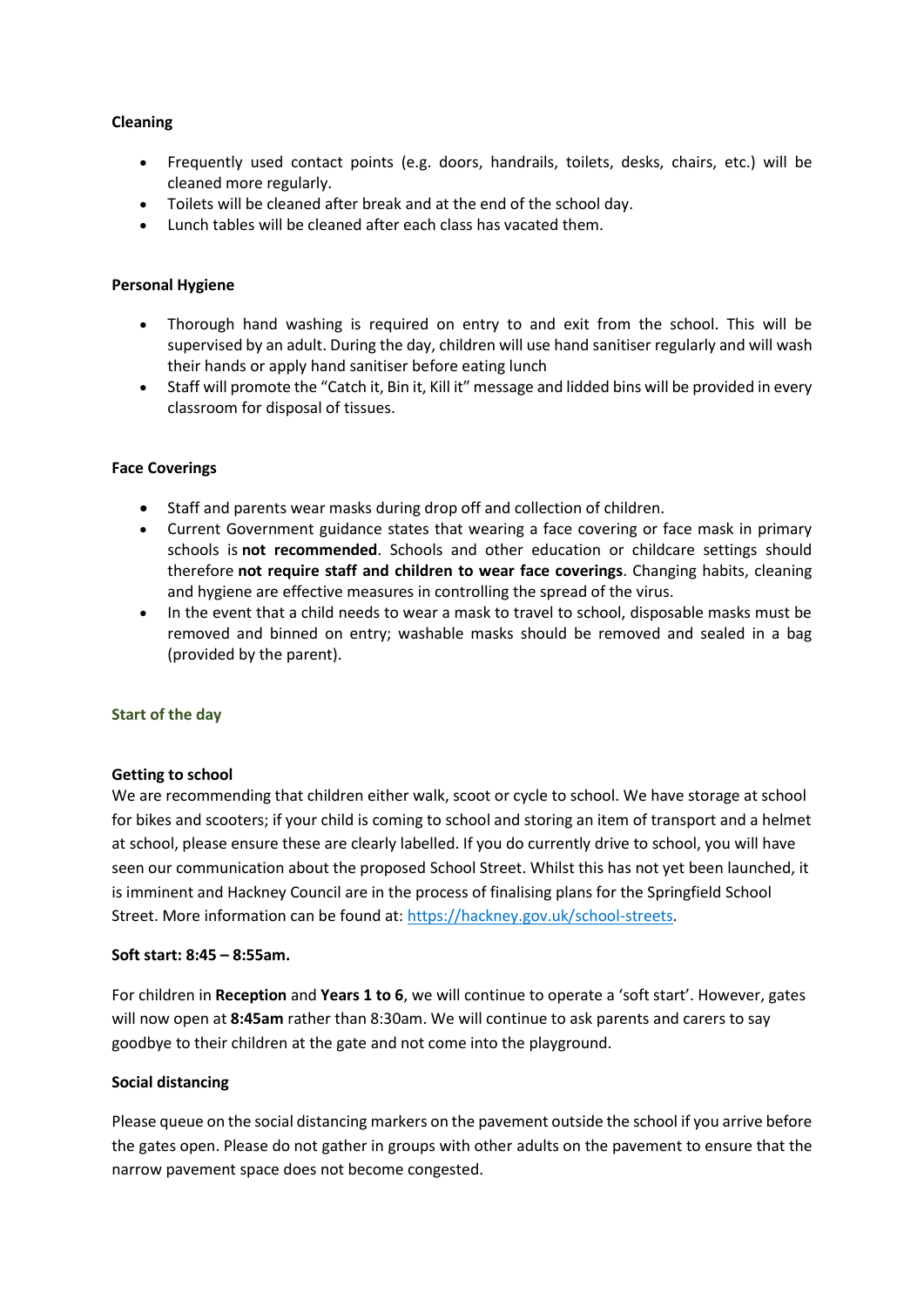### **Entrance points**

Children in **Nursery** will enter through the nursery playground at **8:55am**.

Children in **Reception, Year 1, Year 2, Year 3 and Year 4** will enter through the **main playground gate.**

Children in **Year 5 and Year 6** will enter through the **main office gate**.

### **Late arrival**

As always, we want all our children to arrive at school on time. We do not want any precious minutes of learning to be lost. If your child is late, please bring them to the **main office.**

# **End of the day**

# **Exit points**

**Nursery** will be released from the nursery playground**.**

The small gate to the side of the **main playground gates** will open at **3:15pm** for parents of **Reception, Year 1, Year 2 and Year 3** children. **Parents who have more than one child** to collect should **collect children from Nursery first** and come into the playground. All children will be dismissed at **3:30pm** as usual.

If you are collecting more than one child, please queue on the **basketball court.** We will bring all your children to you and dismiss them in the order of the queue. Please ensure you are socially distancing as you queue and be patient as we dismiss your children. We want to ensure the process is as safe whilst also as quick as possible.

**Reception and Year 1** will be released from their classrooms. Please queue along the socially distanced markers outside the gates of the classes.

**Year 2** will be released from inside. Please queue next to the classroom windows in the 'Dance Zone'.

**Year 3** will be released from their usual place - the entrance near the playground tower and slide. Please queue from the steps, along the green fence.

### **Year 4** will be released from the entrance on **Leadale Road** at **3:30pm.**

### **Years 5 and 6** will be released from the entrance on **Craven Park Road** at **3:30pm.**

We ask that you please:

- Wear a mask
- Continue to maintain social distancing whilst collecting your child and leave the school area as soon as you have collected your child/children
- Come appropriately dressed and prepared for the weather we will be following the procedure outlined above regardless of rain

### **Late collections**

Please arrive on time to collect your child. Managing children being collected late will create additional challenges for our staff. If you are running late, please phone the office to inform us. You will be able to collect your child from the **main office.**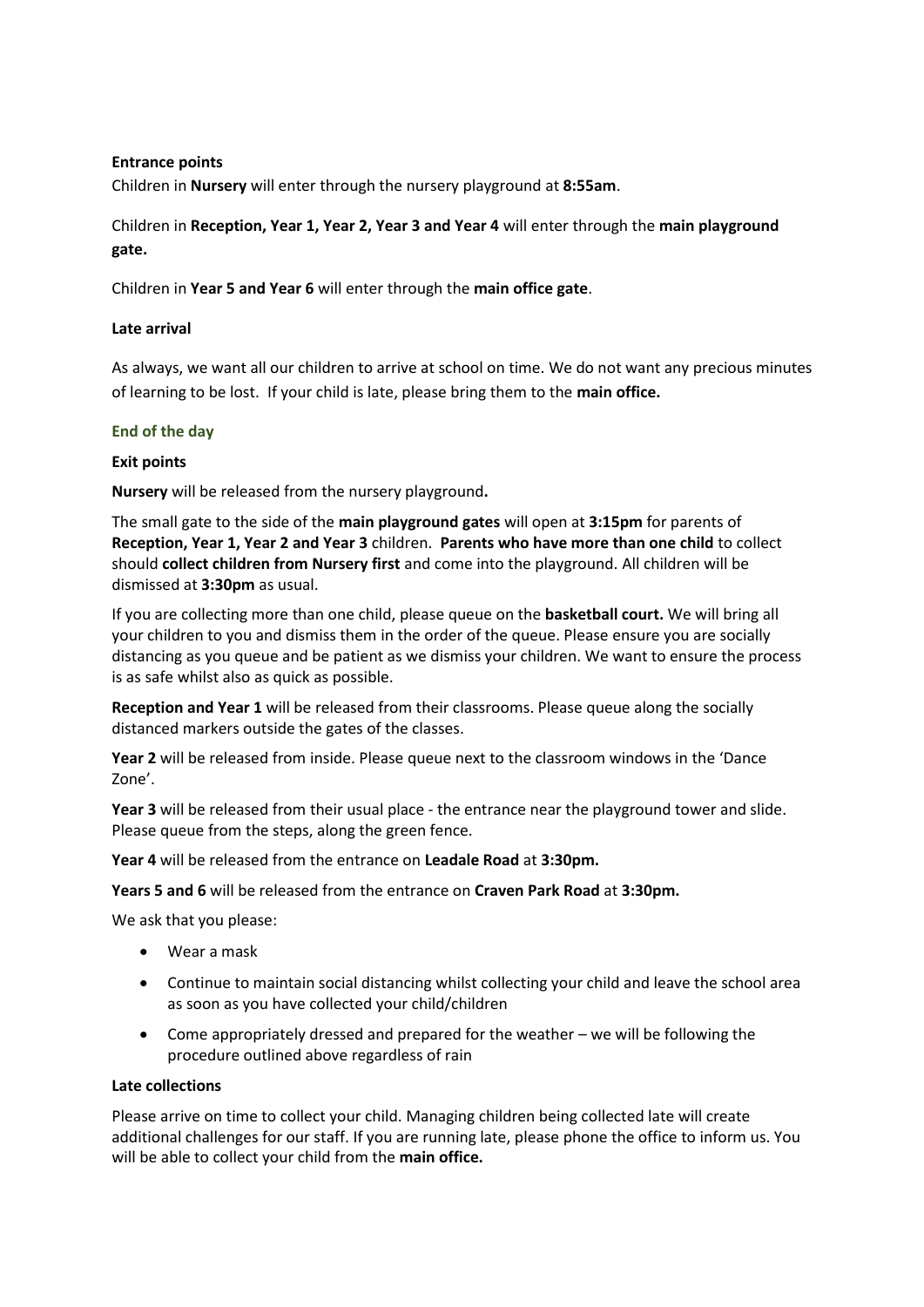### **Wrap-around care**

Our Breakfast club will run daily from 7:45am.

6 o'clock club will run daily from 3:30pm – 6pm.

Please contact the office if you would like to book a space.

### **Attendance**

Attendance will be mandatory for all children (except those who have received a shielding letter) from **Monday 8th March**, as the government expects all pupils to attend school to minimise, as far as possible, the longer-term impact of the pandemic on children's education, wellbeing and wider development. The usual rules will apply, meaning we will be recording attendance and following up on any absences.

If you have received clinical or public health advice that your child should still remain at home and have not yet been in contact with us, please let us know and continue to follow that guidance.

# **Physical Education (PE)**

We are really keen to get our children as active as possible as we appreciate that this has been a particular challenge. Please continue to send your child to school on their PE day wearing their full PE kit. Each class has PE on the following days:

| Monday | Tuesday | Wednesday      | Thursday | Friday      |
|--------|---------|----------------|----------|-------------|
| Year 5 | Year 4  | Reception (am) | Year 2   | Year 3 (am) |
|        |         | Year $1$ (pm)  |          | Year 6 (pm) |

### **Uniform and what children should bring to school**

Please ensure your child is dressed in Springfield uniform with plain back shoes. Please do not allow your child to wear trainers except on PE days. On your child's PE day, please send them into school with their PE kit on so they do not need to get changed at school. As always, please ensure your child is appropriately dressed for the weather: rain coats will be essential for the unpredictable autumn weather.

### **Water bottles**

All children need to bring a water bottle with them to school. This should be clearly labelled with their name. They will be able to refill their bottle at school and will take it home each day for cleaning.

### **Bags**

Your child can bring a bag to school for packed lunches and collecting home reading books.

### **Resources**

Please return any laptops or iPads you have borrowed to us, as well as home reading books. These resources are essential to curriculum provision.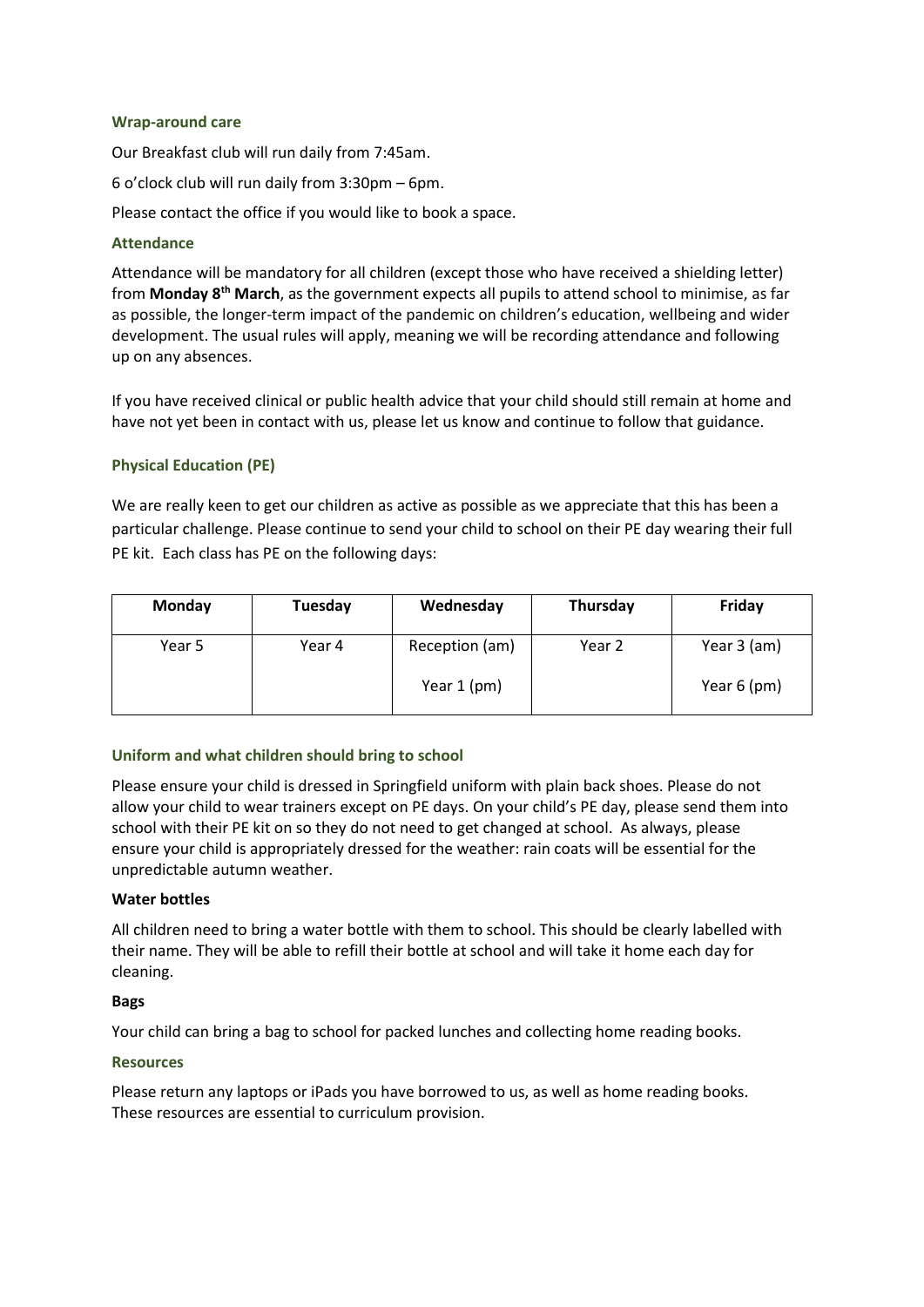# **Pastoral support**

Please let us know if you think your child might need extra support when returning to school and we can ensure that we make the transition as smooth as possible.

Thank you for taking the time to read through this letter. Please do not hesitate to contact the school office by phone or email if you have any further queries.

We are very much looking forward to welcoming your children back to school on Monday.

Warmest regards,

ak

Anna Case